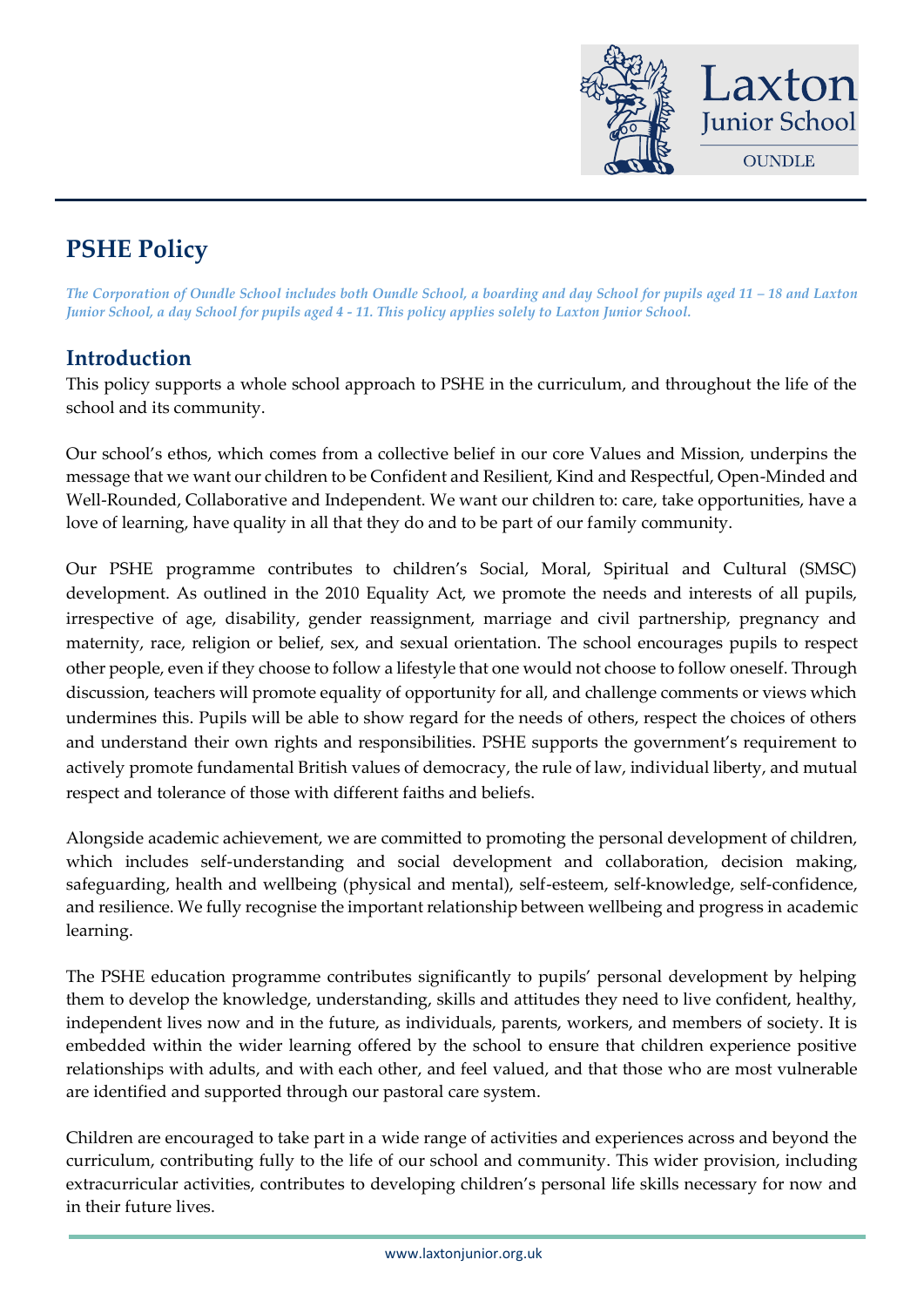## **Aims**

The overarching aim for PSHE education is to provide pupils with:

- accurate and relevant knowledge
- opportunities to turn that knowledge into personal understanding
- opportunities to respect, explore, clarify and, if necessary, challenge their own and others' values, attitudes, beliefs, rights, and responsibilities
- skills and strategies, which they need to live healthy, safe, fulfilling, responsible and balanced lives.

#### **Safeguarding**

This policy is informed by the school's safeguarding policy.

PSHE education makes a unique contribution to safeguarding. At the heart of this subject there is a focus on keeping children safe (as per the Relationships and Sex Education Government guidance). Keeping Children Safe in Education (KCSIE) sets out that schools should ensure children are taught about safeguarding, including how to stay safe online. Our PSHE curriculum enables opportunities for pupils to be taught about safeguarding.

For example:

- issues related to consent
- definitions/choices
- grooming, CSE, domestic abuse and FGM
- honour based abuse
- unhealthy family relationships
- online safety
- contextualised safeguarding
- sex education

The Designated Safeguarding Lead (DSL) has been involved in the creation of our PSHE curriculum and both the DSL and DDSL are aware that aspects of our curriculum are connected to their role. The DSL is aware of the defined curriculum content and knows the details of the timetable for its delivery. The Chair of the Governor's LJS Commitee and our Safeguarding Governor is also aware of the content of this policy and the school's approach to PSHE.

During training, there is clear communication between the Assistant Head Pastoral, DSL, and staff in raising awareness of the potential impact of this curriculum on some pupils. We understand the importance of high-quality PSHE, as we fulfil our statutory safeguarding duties. In RSE, pupils are taught to understand mutual, consensual, and reciprocated relationships in all their forms. Whether the children are learning about friendships, families, relationships in school or the wider community, they will be developing essential skills, which underpin their ability to recognise abusive relationships. Teaching, including anti-bullying, enables us to fulfil our statutory duty to prevent 'peer-on-peer' abuse. PSHE also enables us to fulfil our duty to prevent Female Genital Mutilation (FGM).

We recognise that effective teaching may alert children to what is healthy, unhealthy, appropriate and inappropriate behaviour (including inappropriate sexual behaviour) and that there is an increased possibility that a disclosure relating to abuse may be made. All staff are aware of the safeguarding and child protection procedures and will report disclosures or concerns to the DSL immediately.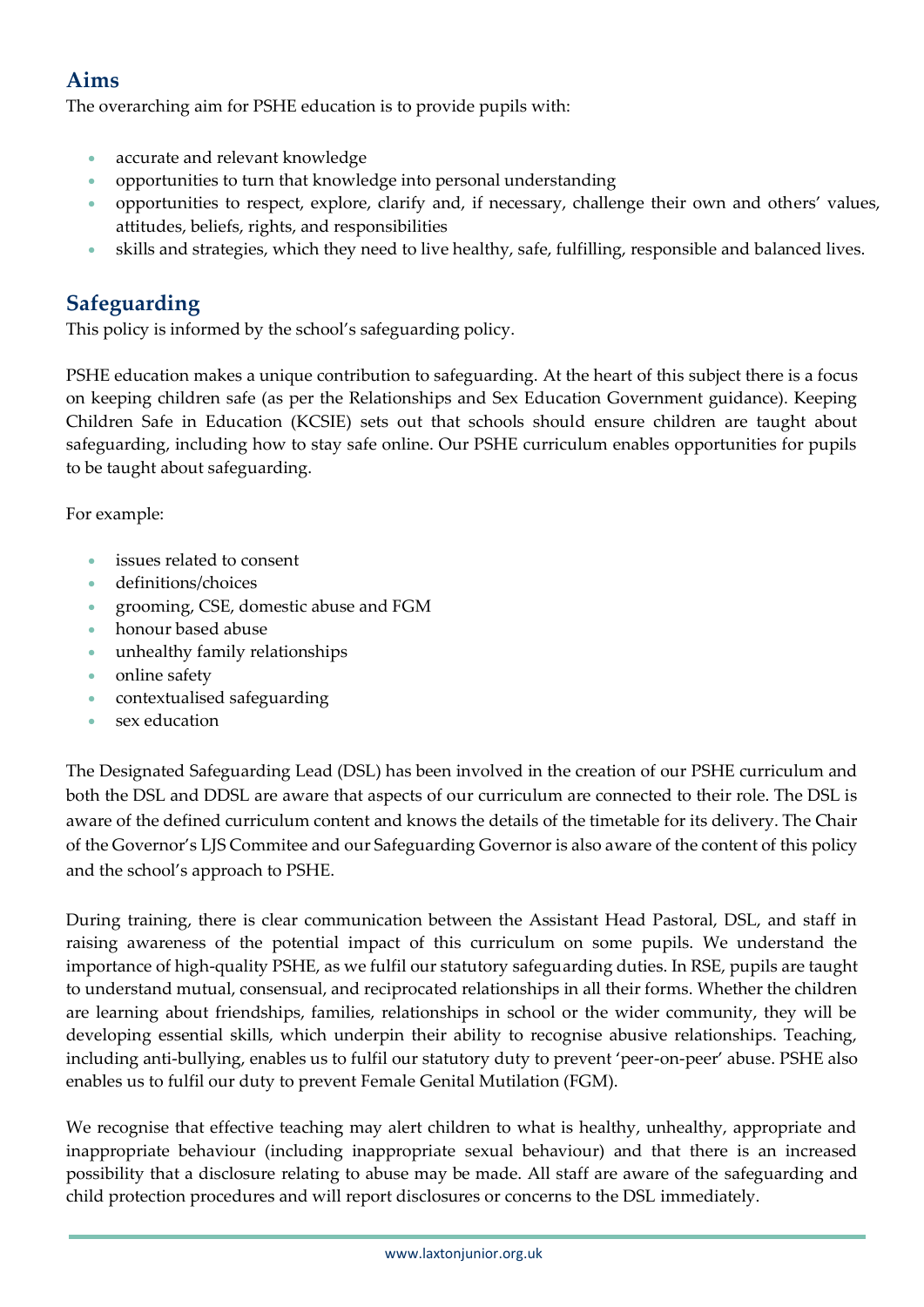## **Definitions**

Broadly, Personal, Social, Health and Economic (PSHE) education, at LJS, is defined as an education that enables children to learn about Relationships, Living in the Wider World and Health and Wellbeing.

Relationships is defined as education that enables children to learn about:

- families and friendships
- safe relationships
- respecting ourselves and others

Living in the Wider World is defined as education that enables children to learn about:

- belonging to a community
- media literacy and digital resilience
- money and work

Health and Wellbeing is defined as education that enables children to learn about:

- physical health and mental wellbeing
- growing and changing
- keeping safe

#### **Curriculum Content**

We provide PSHE education from the Early Years Foundation Stage (EYFS) to Year 6. It gradually expands and enriches key concepts, increases knowledge, deepens understanding, and enables children to rehearse and develop key skills.

Primarily, for Years 1-6, planning for PSHE is taken from the PSHE Association's programme builder, thematic approach. However, the termly programme is created by form teachers, alongside the Assistant Head Pastoral, to ensure that the curriculum is bespoke, and meets our children's needs. We use a variety of resources to support this curriculum, including an interactive and online teaching tool, 1decision.

The PSHE Association's core themes are Relationships, Living in the Wider World, Health and Wellbeing. This spiral programme is revisited every year, the level of demand increases, and learning progressively deepens. A Curriculum Map for PSHE, in Appendix 1, shows progression year by year.

In addition to the curriculum taught, we have:

- enrichment weeks and days, e.g., Anti-bullying week, Climate Change Week
- charity events and visitors, e.g., NSPCC, Children in Need
- residential visits e.g., Year 3 The Frontier Centre, Y4 York, Year 5 Bushcraft and Year 6 France and day visits for years R - 6
- themed assemblies
- year group, form group or small group work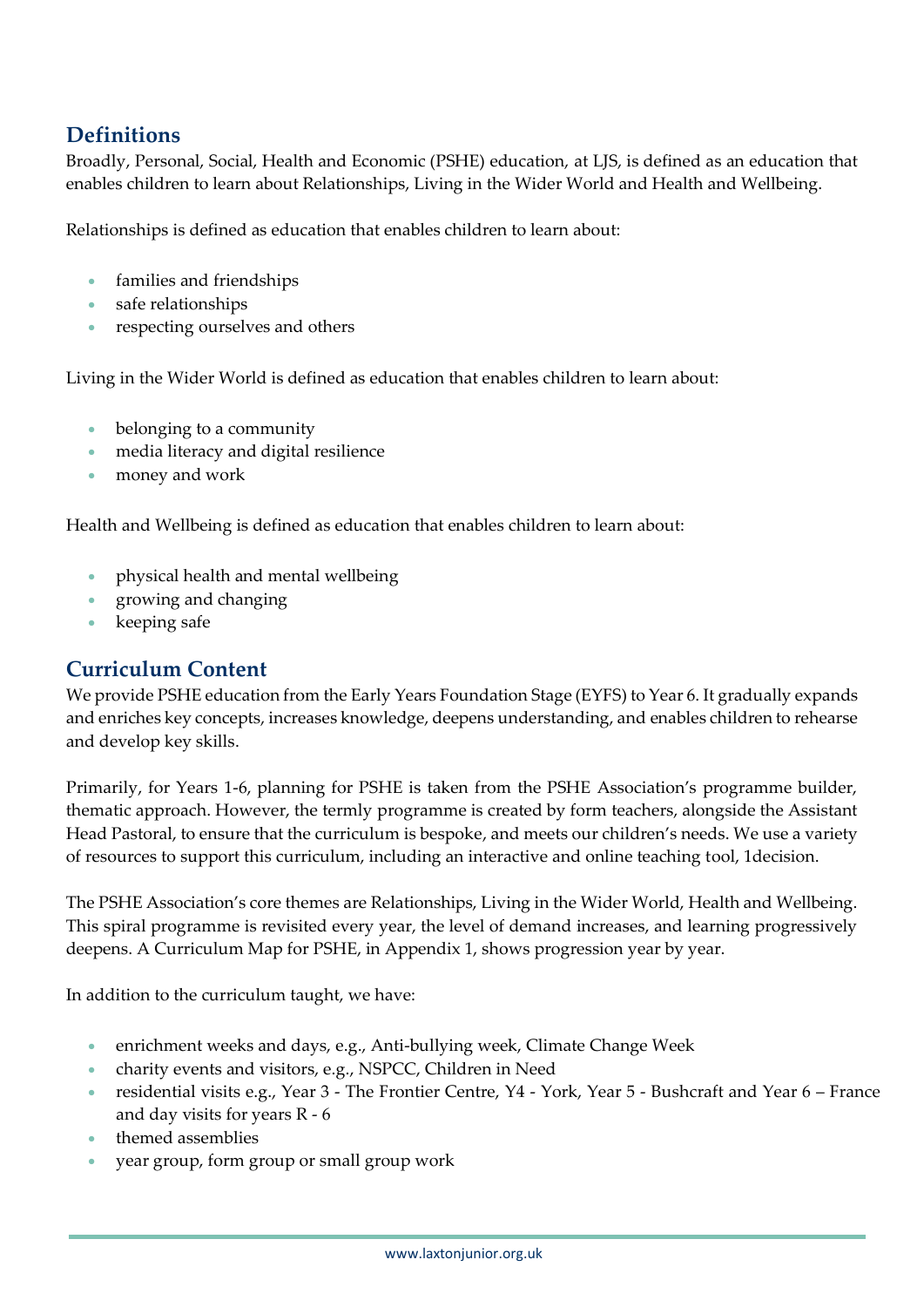### **PSHE in the Early Years Foundation Stage (EYFS)**

Personal, Social and Emotional Development (PSED) in the EYFS is one of the three prime areas of the EYFS curriculum. The prime areas are fundamental building blocks for children to develop well. Development Matters, in the EYFS, is a non-statutory guidance material, which outlines the developmental stages from birth to five, and supports the delivery of the EYFS curriculum. Within this guidance material, PSED is broken down into self-regulation, managing self and building relationships.

In addition to this, a specific area of learning and development in EYFS is Understanding the World. PSHE falls within People, Cultures and Communities. Children will describe their immediate environment using knowledge from observation, discussion, stories, non-fiction texts and maps. They will know some similarities and differences between different religious and cultural communities in this country, drawing on their experiences and what has been read in class. Children will explain some similarities and differences between life in this country and life in other countries, drawing on knowledge from stories, non-fiction texts and (when appropriate) maps.

Within PSHE sessions, EYFS children will be learning how to:

- Show an understanding of their own feelings and those of others and begin to regulate their behaviour accordingly
- Set and work towards simple goals, being able to wait for what they want and control their immediate impulses when appropriate
- Give focused attention to what the teacher says, respond appropriately even when engaged in activity, and show the ability to follow instructions involving several ideas or actions
- Be confident to try new activities and show independence, resilience, and perseverance in the face of challenge
- Explain the reasons for rules, know right from wrong and try to behave accordingly
- Manage their own basic hygiene and personal needs, including dressing, going to the toilet, and understanding the importance of healthy food choices
- Work and play cooperatively and take turns with others
- Form positive attachments to adults and friendships with peers
- Show sensitivity to their own and to others' needs

Children in the EYFS are taught primarily through stories and a variety of age-appropriate resources.

The outline of the EYFS PSHE curriculum can be found in Appendix 1. However, it should be noted that PSHE flows through daily life and learning through play within our EYFS setting.

#### **Delivery and Assessment**

At Laxton Junior School, PSHE is provided as a named subject and is timetabled for all children from Reception to Year 6. However, as with our EYFS, children's learning also flows through their day-to-day experiences.

Our PSHE provision is mapped, planned, and delivered effectively to enable a broad and age-appropriate curriculum, which covers all elements of personal, social, health (physical and mental), and economic education.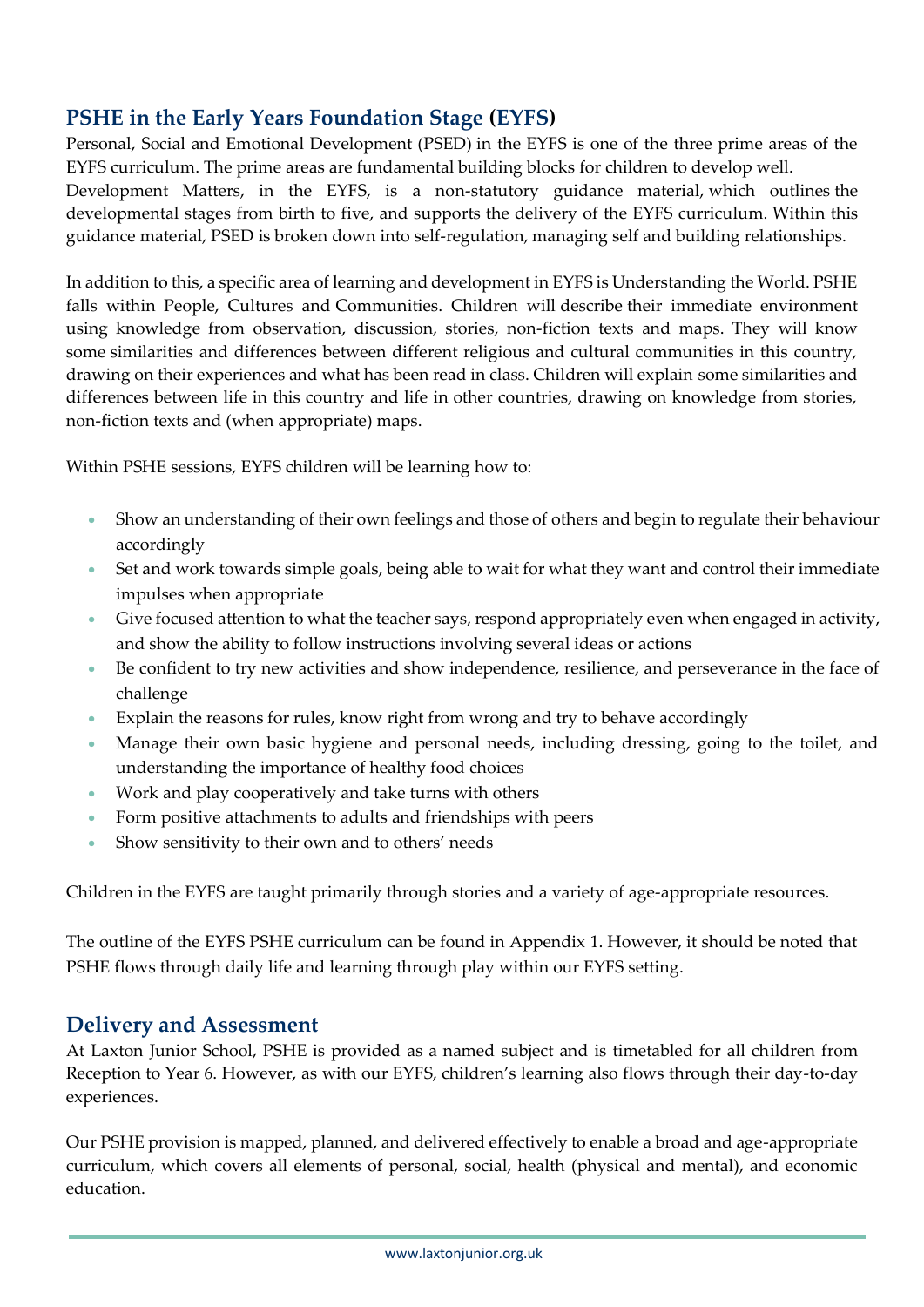Other curriculum areas support the teaching of PSHE e.g., Computing (online safety) Religious Education (respect for other people and their choices, anti-bullying), assembly themes (Care, Community, Resilience, Kindness, Respect, Open Minded and Well Rounded, British Values, Public Institutions and Services in England, Cultural Diversity).

In addition to timetabled PSHE lessons, Form Time, once a week, is dedicated to bespoke PSHE. Our EYFS and Key Stage 1 children will usually have extended and bespoke PSHE education, whilst our Key Stage 2 children will usually use an online resource, Votes for Schools, which enhances the PSHE programme. Votes for Schools resource is a tool for supporting children's development in Social, Moral, Spiritual and Cultural (SMSC) development and is an opportunity for pupil voice. Votes for Schools, along with our assembly themes and wider curriculum, supports us to actively promote Fundamental British Values of democracy, the rule of law, individual liberty, mutual respect for and tolerance of those with different faiths and beliefs and for those without faith. In Key Stage 1, children will be taught using Votes for Schools when appropriate.

In addition to the materials used from the PSHE Association, 1Decision and Votes for Schools, we use a range of resources and methodologies, which can include videos, books, presentations and activities, circle time, discussions, drama, role play, use of puppets and technology. Many of these approaches also act as distancing techniques, enabling children to discuss issues without discussing personal experience. The materials used are viewed by teachers prior to the delivery of lessons, to ensure that material is age appropriate. We may use question boxes, so that children can ask questions anonymously.

If pupils ask questions outside the scope of this policy, teachers will respond in an age-appropriate manner so that children are fully informed and do not seek answers online. Teachers may answer questions with an individual, rather than in a whole form situation.

We recognise and are sensitive to the various cultures within the school. We support children in developing their knowledge about, and attitudes towards, diversity throughout PSHE lessons and the wider curriculum.

PSHE is taught, taking care to ensure that there is no stigmatisation of children based on their home circumstances (families can include single parent families, LGBT parents, families headed by grandparents, adoptive parents, foster parents/carers amongst other structures). We acknowledge and reflect sensitively that some children may have a different structure of support around them (e.g., looked after children or young carers).

Teachers will be mindful of such sensitivities and will provide a safe, non-judgemental environment where everyone is confident that they will be respected. Ground Rules for PSHE lessons will be agreed and shared at the beginning of each academic year, in addition to those already used in the classroom. If needed, ground rules will be revisited as appropriate.

Pupil development in PSHE is monitored and assessed by teachers, as part of our internal assessment systems. Ongoing teacher assessment, including opportunities for pupil self-assessment and reflection, takes place periodically. Assessment in PSHE will compare where pupils' understanding is at the end of a unit or individual lesson, to where they were at the beginning. A range of strategies are used for this purpose including, questioning, mind maps or spider diagrams, quizzes, questionnaires, points on a scale, graffiti or working walls, drama, discussion. This is not an exhaustive list.

## **Accessibility**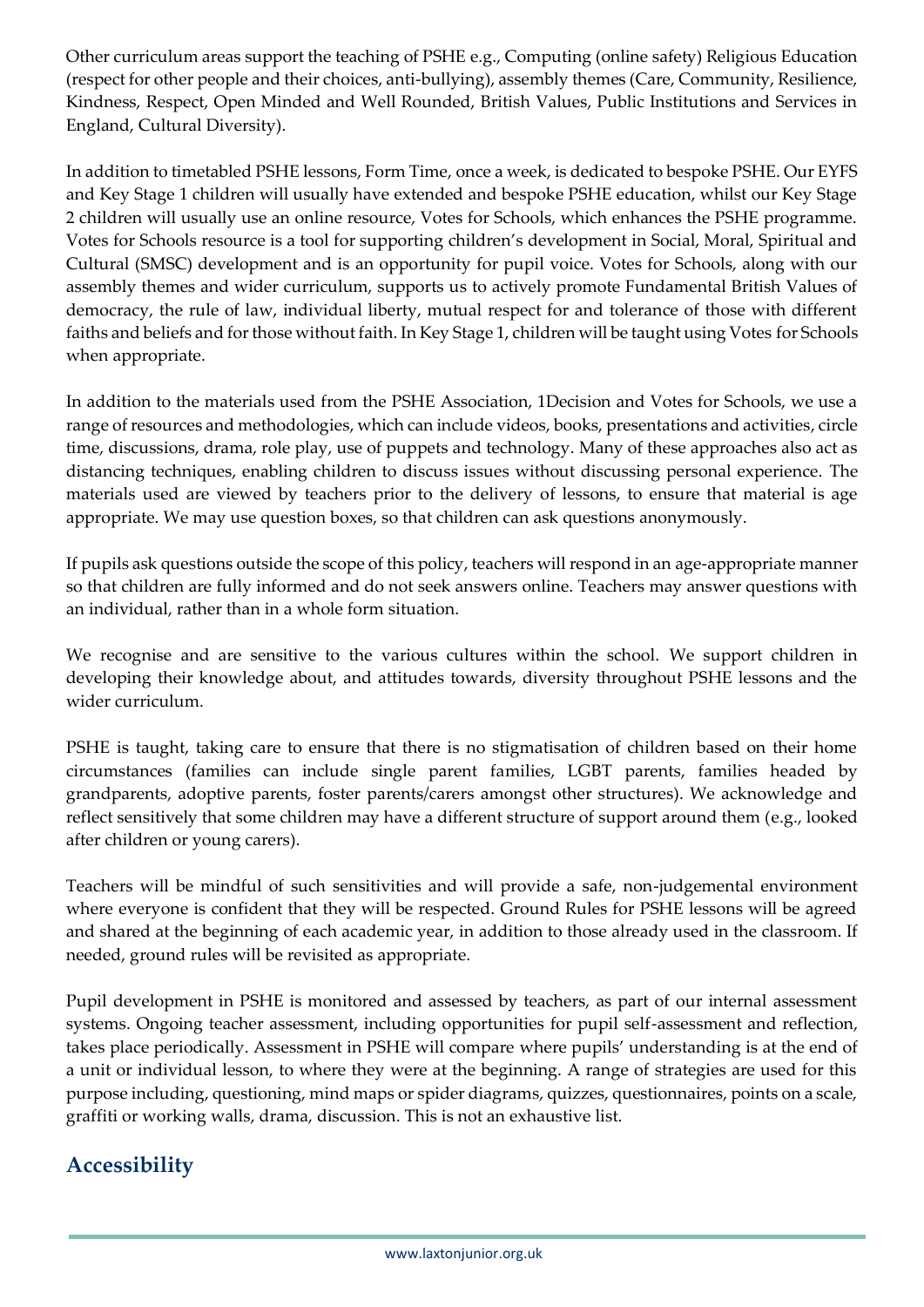We recognise the right for all pupils to have access to PSHE education, which meets their needs. We consider the needs of all pupils, including those children with Special Educational Needs and Disabilities (SEND), promoting equality for all, irrespective of age, gender reassignment, pregnancy, disability, race including colour nationality, ethnic or national origin, religion or belief, sex or sexual orientation. These are the protected characteristics, as outlined in the Equality Act 2010.

We have taken the following steps to ensure accessibility for all children:

- Children will remain in PSHE lessons. Unless they are essential, children will not be withdrawn for other reasons e.g., peripatetic music lessons, educational support, 1:1 reading.
- The Head of Educational Support was consulted during the formation of this policy to ensure accessibility for all.
- There may be a need to tailor content and teaching, provide differentiation, to meet the specific needs of pupils at different developmental stages. As with all teaching, LJS ensures that teaching is sensitive, age-appropriate, and developmentally appropriate.
- We will reflect a range of lifestyles and family structures so that all children see themselves and their families reflected in the lessons.
- We will ensure that the law in relation to, for example, marriage, online behaviours, sexuality, gender, and violence are explained in age-appropriate ways.
- We will not seek to gain consensus but will accept and celebrate differences.
- We will, as appropriate, ensure that a variety of views and beliefs are reflected to pupils and that pupils develop respect for the views and beliefs of others.
- To ensure that children of all genders can access information they need, we will teach in mixed gender groups wherever possible.
- We will encourage respect and discourage abusive and exploitative relationships.
- We will not ask children to represent the views of a particular religious or cultural group to their peers, unless they choose to do so.

When working with children with additional needs we consider:

- their level of vulnerability
- their need to develop self-esteem and positive body image
- the need for a range of approaches to teaching and learning to ensure they are genuinely inclusive
- sources of support for pupils.

#### **Roles and Responsibilities**

The policy has been developed with relevant governor involvement, so that the governors can fulfil their statutory duties.

The Head is responsible for ensuring that PSHE is taught consistently across the school, and for managing requests to withdraw pupils from non-statutory/non-Science components of RSE.

Teachers are responsible for:

- delivering PSHE in a sensitive, open, and honest way
- using correct vocabulary including vocabulary for body parts
- answering questions factually, in terms which are age appropriate
- providing materials which are age appropriate and matched to the children's level of understanding
- modelling positive attitudes to PSHE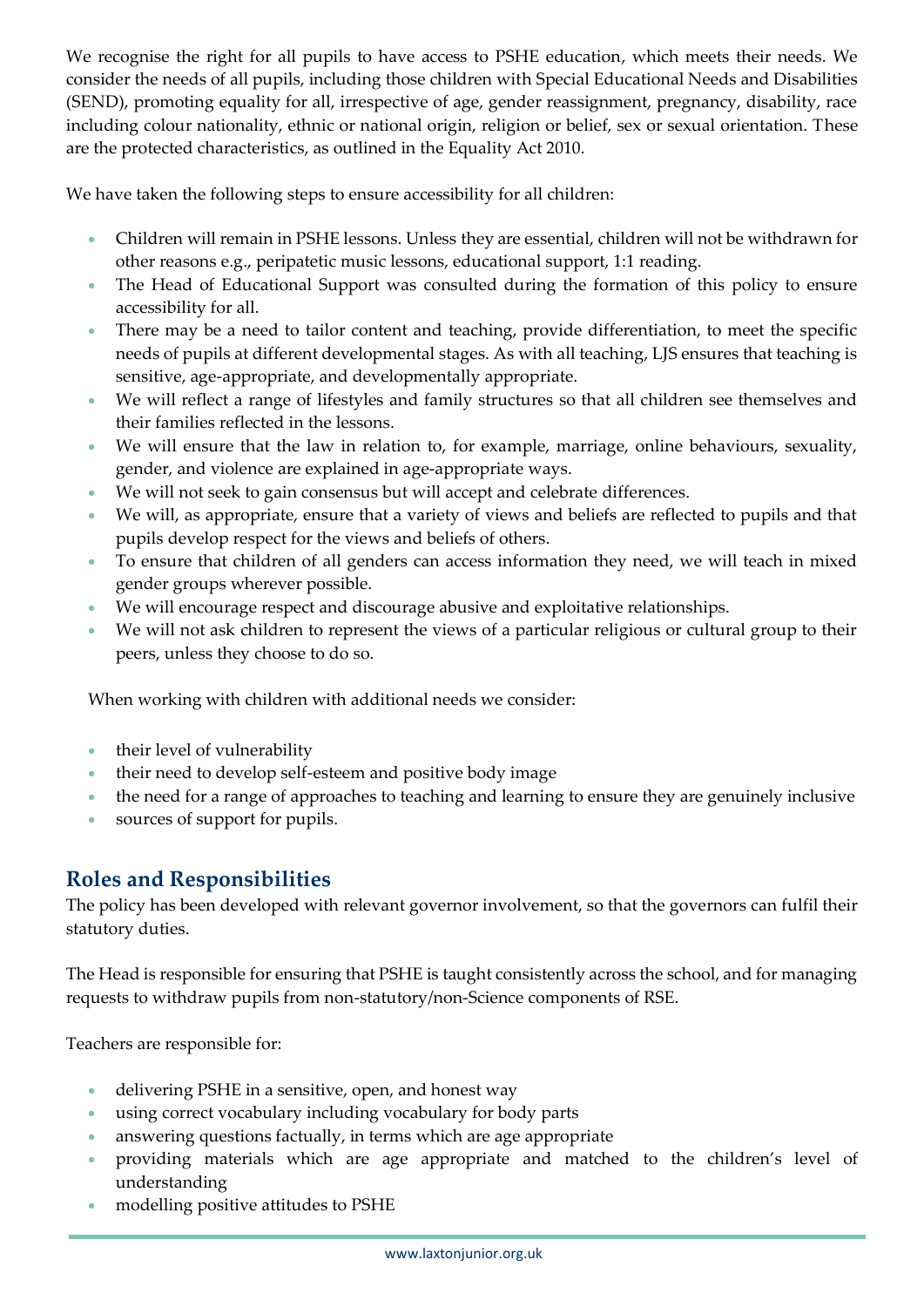- responding to the needs of individual pupils
- responding appropriately to pupils whose parents wish them to be withdrawn from the nonstatutory/non-Science components of RSE
- monitoring and assessing children's progress in learning

Teachers have a duty to deliver statutory areas of the curriculum and all teachers will be supported to develop their skills in delivering non statutory areas such as sex education. We will discuss relevant issues and staff concerns and, where appropriate, arrange training to enable staff members to feel confident in delivering the various aspects of PSHE. We will encourage the sharing of good practice and may use team teaching to develop confidence.

Those staff responsible for teaching PSHE are usually form teachers and Science teachers. However, on occasions, other teachers, and our school nurse, may teach PSHE lessons.

Pupils are expected to engage in lessons fully and treat others with respect and sensitivity.

#### **Home School Partnership**

We are committed to working with parents and carers. Parents and carers are the first educators of their children about personal, social, health and economic education including relationships, emotions, empathy, respect and growing up. We recognise that many children like to receive information about relationships from their parents/carers in addition to their learning in school. Therefore, we seek to work in partnership with parents/carers when planning and delivering PSHE. We will encourage this partnership by:

- sharing information about our curriculum on our website
- inviting parents to learn more about the approach used in PSHE at our Parent Information Evening at the beginning of each academic year
- Informing parents/carers about the approach used in PSHE as their child joins the school
- inviting parents to discuss their views and concerns about PSHE on an informal basis through drop ins
- signposting parents/carers to sources of support to help them address the needs of their child or build their own confidence in talking about personal, social, health and economic education with their children
- supporting parents through relevant Parent in Partnership meetings

Reporting to parents occurs three times a year at Parent Conferences, twice a year through formal written reports, and if necessary, at informal parent meetings.

#### **Visits and Visitors**

Where appropriate, we use visits and visitors from outside agencies or members of the community to support the PSHE programme. This is an enrichment of our programme and not a substitute for our core provision, which is based upon the strong relationships between teachers and pupils. This includes visitors in our assembly programme. Teachers will always be present to manage the learning and ensure safety of the children, and will agree with the visitor, in advance, the learning objectives and outcomes.

Residential visits can make a significant contribution to children's personal development. When planning such visits, we use opportunities to promote children's learning in relevant areas of the PSHE curriculum (for example, relationship skills, group work skills, communication skills, healthy lifestyles, managing risk, safety).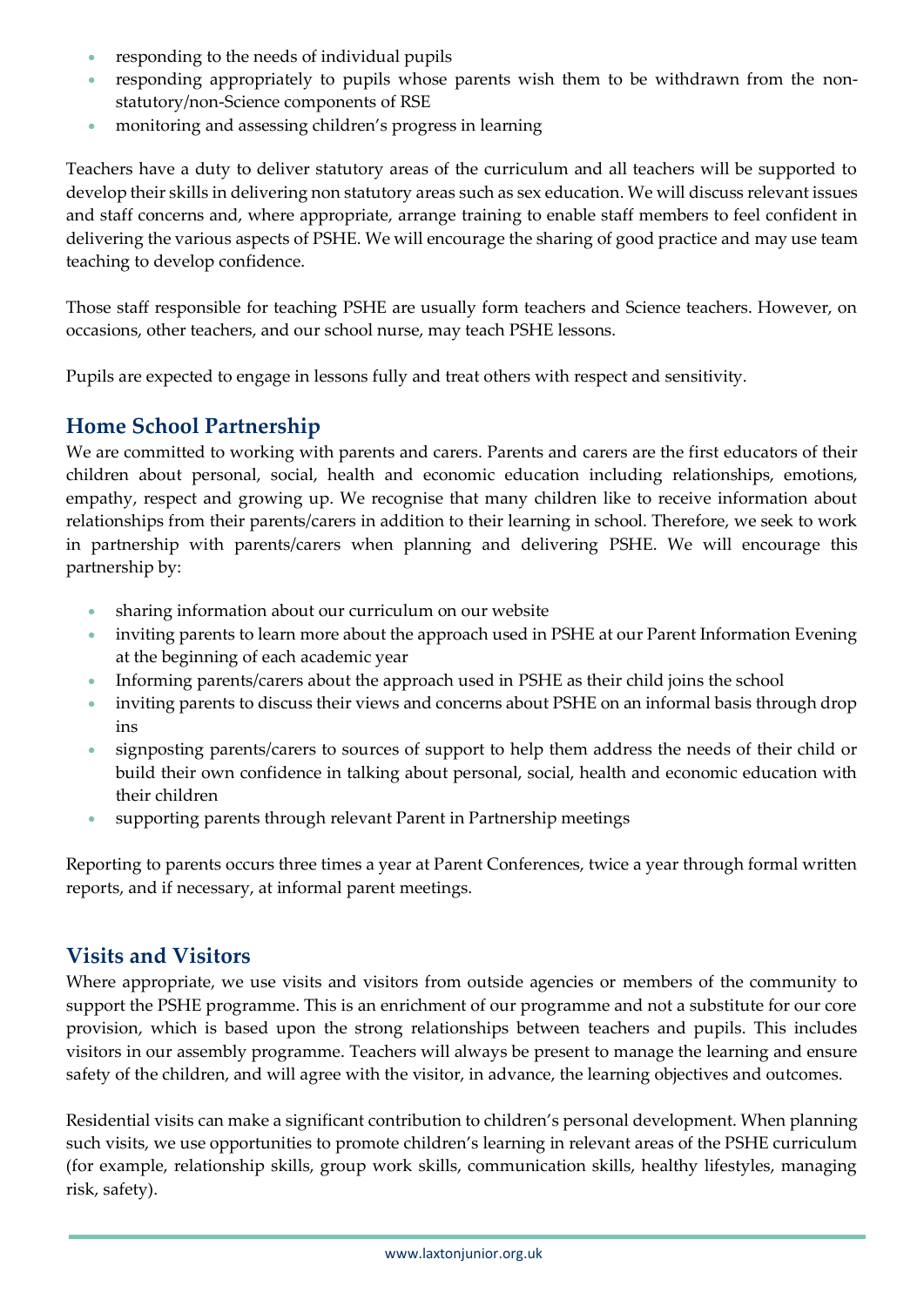Our partnership with the local community is important to us, and we recognise and value its contribution to the PSHE programme and personal development. We include a range of opportunities for community involvement and activities, such as:

- links with Oundle School and other local schools (OPEN)
- links with local places of worship through our Religious Education curriculum
- charity fundraising e.g., links with our local food banks and other charities
- assembly visits from past pupils e.g., previous Head Boy and Head Girl and people who help us e.g., School Constable, local MP
- links with local services e.g., EYFS visits from the Police Community Support Officer
- community use of school premises e.g., Blood Donors, holiday drama and sports activities for children

#### **Parental Choice**

Within PSHE, parents have the right to withdraw their children from the RSE, non-statutory/non-Science components of Sex Education. Information about withdrawing children can be found in the RSE policy on our website.

### **Training**

We ask staff for their training needs. Any identified areas are woven into our staff training sessions and CPD. New staff are informed about their responsibilities, as part of their induction. When needed, we will invite visitors, such as school nurses or sexual health professionals, to provide support and training for staff teaching PSHE. This includes allocating time to staff meetings to introduce new areas of work and to review the effectiveness of the approaches used. Whole staff Inset is used where there are development needs for the whole staff. Individual staff members are offered training opportunities as appropriate. All staff members are expected to know and understand the content of policies that apply throughout the school.

The Assistant Head Pastoral receives training in his/her role and responsibilities. This supports him/her with the development of the school's policy and practice and with the monitoring of its implementation. This practice includes the curriculum and approaches to teaching and learning, as well as whole school approaches to promoting health and well-being.

Teaching PSHE can be extremely rewarding, but we understand that, to feel confident, staff need opportunities to develop their own knowledge, skills, and attitudes. We recognise that every adult has different personal beliefs and attitudes, but that all teachers must understand and comply with their duties connected with safeguarding, equality, and inclusion.

Staff training is incorporated into our continual professional development. Emotional support is available to staff, should the need arise.

#### **Monitoring and Review**

The delivery of PSHE is monitored by the Assistant Head Pastoral through:

- Learning walks,
- Lesson Observations
- Work scrutiny
- Interviews with pupils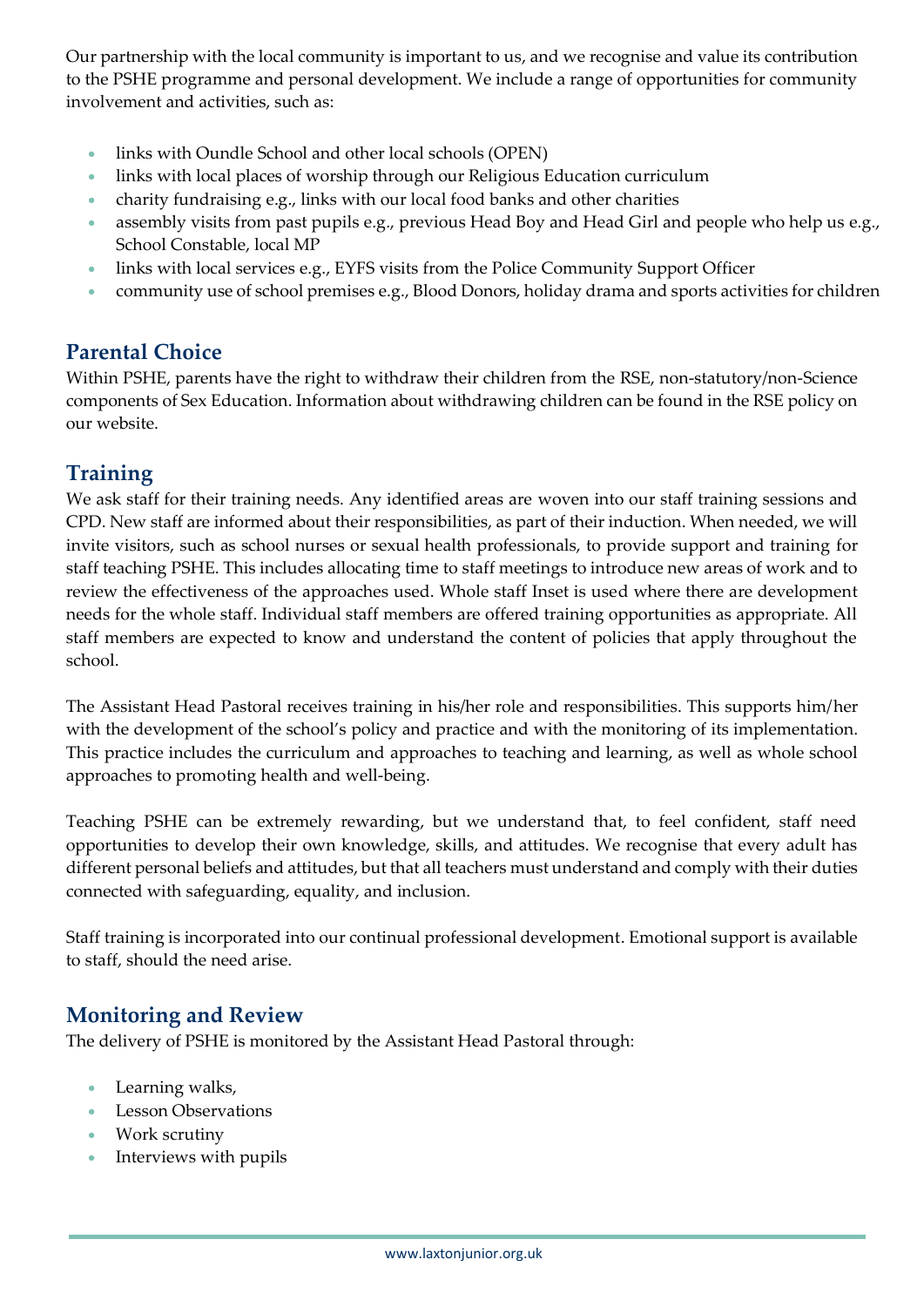## **Information and Appendices**

This PSHE policy is informed by the school's safeguarding policy and should be read in conjunction with the following policies: Safeguarding, Online Safety, Computing, RSE, Anti-Bullying, Equal Opportunities and Disability, Behaviour and Exclusions, Educational Support and EAL, SMSC, Computing, Teaching and Learning, Assessment, EYFS.

This policy is available on our website.

This policy will be reviewed by the Assistant Head Pastoral, annually.

| <b>Reviewer</b>                      | Jackie Ormston          |
|--------------------------------------|-------------------------|
| <b>Post of Reviewer</b>              | Assistant Head Pastoral |
| <b>Review Date</b>                   | Michaelmas 2021         |
| Reviewed and filed with both Schools | Lent 2022               |
| Next Review (max 3 years)            | Lent 2023               |